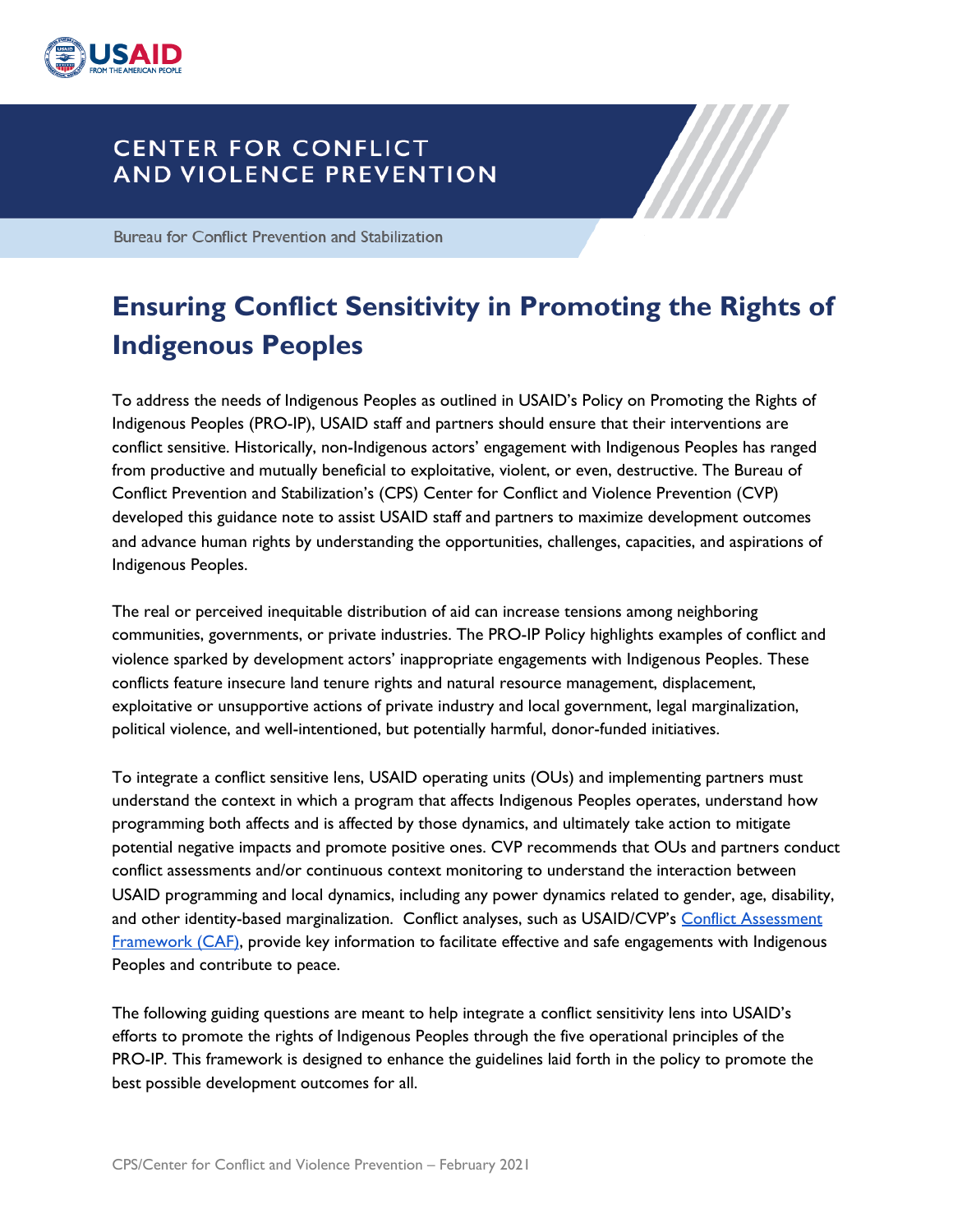| <b>Principle</b> | <b>Guiding Question</b>                                                                                                                                                                                                                                                                                                                                                                                                                                           |
|------------------|-------------------------------------------------------------------------------------------------------------------------------------------------------------------------------------------------------------------------------------------------------------------------------------------------------------------------------------------------------------------------------------------------------------------------------------------------------------------|
| <b>Identify</b>  | Have you differentiated all potential Indigenous Peoples in this environment to the best of your ability? Have you noted different intra- or<br>inter-group identifications that may have implications for engagement or partnership? This may also include understanding the political and<br>historical implications of defining a group as Indigenous or not.                                                                                                  |
|                  | Have you identified diverse stakeholders (from both Indigenous and non-Indigenous communities) who may be positively or negatively affected<br>by the intervention even if not recognized by the state or other governance structures?                                                                                                                                                                                                                            |
| <b>Analyze</b>   | Have you identified all salient grievances or pre-existing conflicts in your gender-sensitive analysis both within the Indigenous community and<br>with non-Indigenous stakeholders? Have you identified how grievances may be mitigated or exacerbated by the intervention including gender<br>power differentials?                                                                                                                                              |
|                  | Have you assessed relevant issues of natural resource management, water scarcity, or access to ancestral lands as part of your analysis?                                                                                                                                                                                                                                                                                                                          |
|                  | Have you analyzed the social and cultural dynamics between and among identified Indigenous communities appropriately including their<br>histories of conflict or disagreement? Does your analysis include the ways in which engagement or partnership will impact these dynamics?                                                                                                                                                                                 |
|                  | Does your gender-sensitive analysis assess the involved Indigenous communities' historical and current interactions with donor agencies or<br>similar civil society organizations and the resulting dynamics? Local or national government? Private industries? Organized criminal or violent<br>extremist organizations?                                                                                                                                         |
|                  | Has your analysis taken into account the possible second and third-order effects of the intervention in the targeted communities? Have you<br>accounted for all stakeholders across different intersections of identity both in the community of focus and those nearby?                                                                                                                                                                                          |
| <b>Engage</b>    | Have you utilized culturally appropriate protocols in engaging with Indigenous Peoples, including with appropriate traditional leaders in your<br>approach? Are your consultations respectful and have you consulted with the appropriate actors (considering inclusion of youth, women, and<br>other marginalized communities) to determine this is so? If the community has chosen voluntary isolation, have you adapted your process for<br>engagement?        |
|                  | Have you ensured that your process of engagement is in parallel and in coordination with other consultations with the host government? Has it<br>included the perspective of relevant counterparts within the Embassy to ensure coherency on priorities and with political and economic<br>opportunities? Particular attention should be paid to current and historic grievances that may dictate how stakeholders perceive the role of<br>USAID and the program. |
|                  | Does your engagement take into account nearby communities? If certain Indigenous or non-Indigenous communities are prioritized in the<br>intervention, how will you mitigate or directly address potential tensions created by this prioritization? Have you consulted all necessary<br>stakeholders for prioritization?                                                                                                                                          |
| <b>Safeguard</b> | Have you included Indigenous or non-Indigenous nearby communities in your safeguarding plans including preventing sexual exploitation and<br>abuse, countering trafficking in persons, and child safeguarding?                                                                                                                                                                                                                                                    |
|                  | Has the information gleaned from consultations been integrated into safeguarding measures? Has the perspective of the Indigenous community<br>been incorporated in all design, intervention, monitoring, or mitigation plans? Has acquiring Free, Prior, and Informed Consent been integrated<br>as well?                                                                                                                                                         |
|                  | Have you included conflict sensitive as well as sex and age disaggregated indicators in the proposed monitoring plans? If negative impacts on<br>the Indigenous community become apparent mid-intervention or partnership, is there an existing CLA plan to adapt or halt as necessary to<br>ensure no harm is done?                                                                                                                                              |
|                  | Have you assessed and included a tested and culturally relevant medium (such as a grievance mechanism) to receive continuous feedback from<br>communities throughout implementation? Have you planned regular, periodic consultations to monitor effectively for potential harms? Are<br>these accessible to women, youth, people with disabilities, and LGBTI members of the communities?                                                                        |
| Partner          | If only one Indigenous community is partnered with, how will you appropriately address potential tensions with other communities? Do the<br>Indigenous Peoples organizations that are engaged represent the needs of an array of stakeholders including women, youth, persons with<br>disabilities, and LGBTI people?                                                                                                                                             |
|                  | Have you assessed all interventions planned by the partner organization or community for potential impacts on neighboring communities or<br>Indigenous Peoples? Have you conducted due diligence in relation to the dynamics assessed in the analysis phase before partnering?                                                                                                                                                                                    |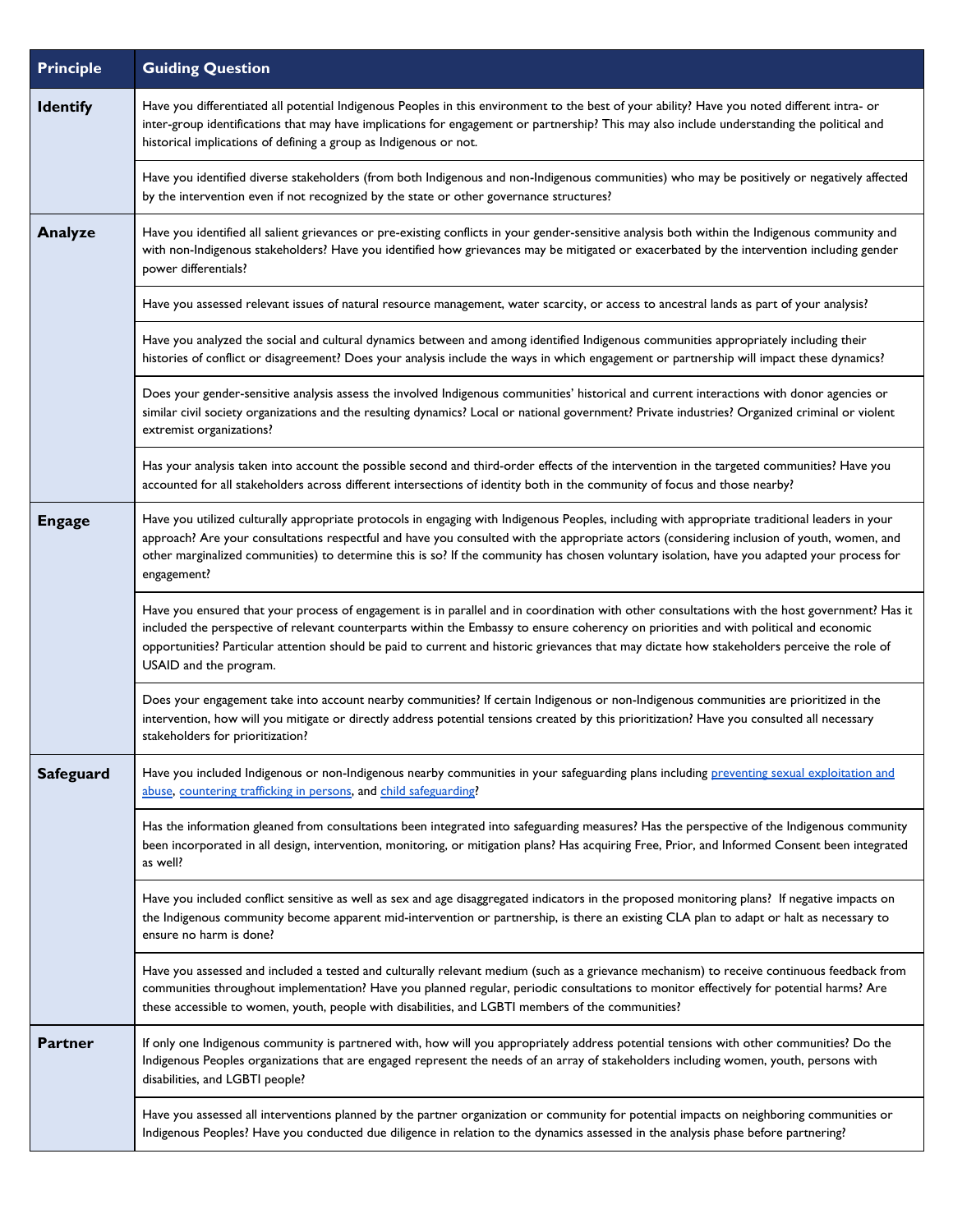## **Case Studies**

### **Case Study 1: Batwa and Bantu Social Cohesion, Tanganyika Conflict Mitigation and Reconciliation Project (TCMR), USAID/DRC (2018-2021).**

 Since 2012, there has been persistent tension and recurring conflict between the Indigenous Batwa communities and the non-Indigenous majority Bantu communities in the Tanganyika region of the Democratic Republic of the Congo (DRC). The conflict has resulted in widespread human rights violations, destruction of villages and infrastructure, gender-based violence, significant internal displacement, malnutrition, food insecurity, and loss of life for both the Batwa and Bantu. The Tanganyika Conflict Mitigation and Reconciliation Activity's goal is to reduce conflict between the Batwa and Bantu peoples by strengthening peace and reconciliation efforts in the Nyunzu, Kalemie, Manono, and Kabalo territories of the Tanganyika province.<sup>1</sup>

#### **Conflict Sensitivity Integration**:

- ● An initial analysis of the conflict dynamics identified the root causes and drivers including ethnocentrism, discrimination, and marginalization of the Batwa population in access to land and other resources, poor governance, and poverty. This analysis emphasized the need for increased involvement of key stakeholders at the community level to reduce the incidence of violence as well as improve social cohesion and food security. Based on this analysis, the project interventions have been driven by a [People-to-People](https://www.usaid.gov/sites/default/files/documents/1866/CMMP2PGuidelines2010-01-19.pdf) (P2P) peacebuilding approach that brings together the Batwa and Bantu communities to promote collaboration and coexistence. The interventions are informed by a continuous analysis of conflict and the political economy with a focus on a do no harm (DNH) approach. $^2$
- ● To ensure DNH and conflict sensitivity, the project conducts a Conflict Prevention, Mitigation, and Resolution training for beneficiaries as well as training in social and behavior change communication (SBCC). This tandem effort enforces DNH, the safety of Batwa and Bantu beneficiaries, and promotes social cohesion and messages of peace. SBCC interventions include door-to-door sensitization campaigns, public awareness through media, as well as interethnic community events such as sports.
- ● USAID's Tanganyika Conflict Mitigation and Reconciliation Activity's P2P peacebuilding approach empowers communities affected by conflict and promotes community-driven solutions via interethnic groups. These groups, composed of both Batwa and Bantu, include Peace Committees, Women Organization Resources Together (<u>WORTH)</u> groups, and Youth Associations. They engage in:
	- o **Conflict management and peacebuilding** by coordinating interethnic dialogues, collecting information at the grassroots level to inform an early warning and rapid response mechanism, and engage in community-level conflict management including mediation and legal support.
	- o **Livelihoods activities** that include income-generating agricultural activities such as market gardening. Integrating DNH and mainstreaming peacebuilding interventions are critical to the success of these interventions which strengthen social cohesion among Indigenous and non-Indigenous communities.

CPS/Center for Conflict and Violence Prevention – February 2021

 $^{\prime}$  The activity is implemented by Pact, Inc. in tandem with their local partner, the Diocesan Commission for Justice and Peace (CDJP). The activity runs from September 2018 to August 2021.

 $^2$  Do no harm (DNH) is an approach for analyzing the impacts of international assistance on conflict—and for taking action to reduce negative impacts and maximize positive impacts. The "Do No Harm Framework" was developed based on an analysis of a variety of experiences of people and programs in the field by CDA.